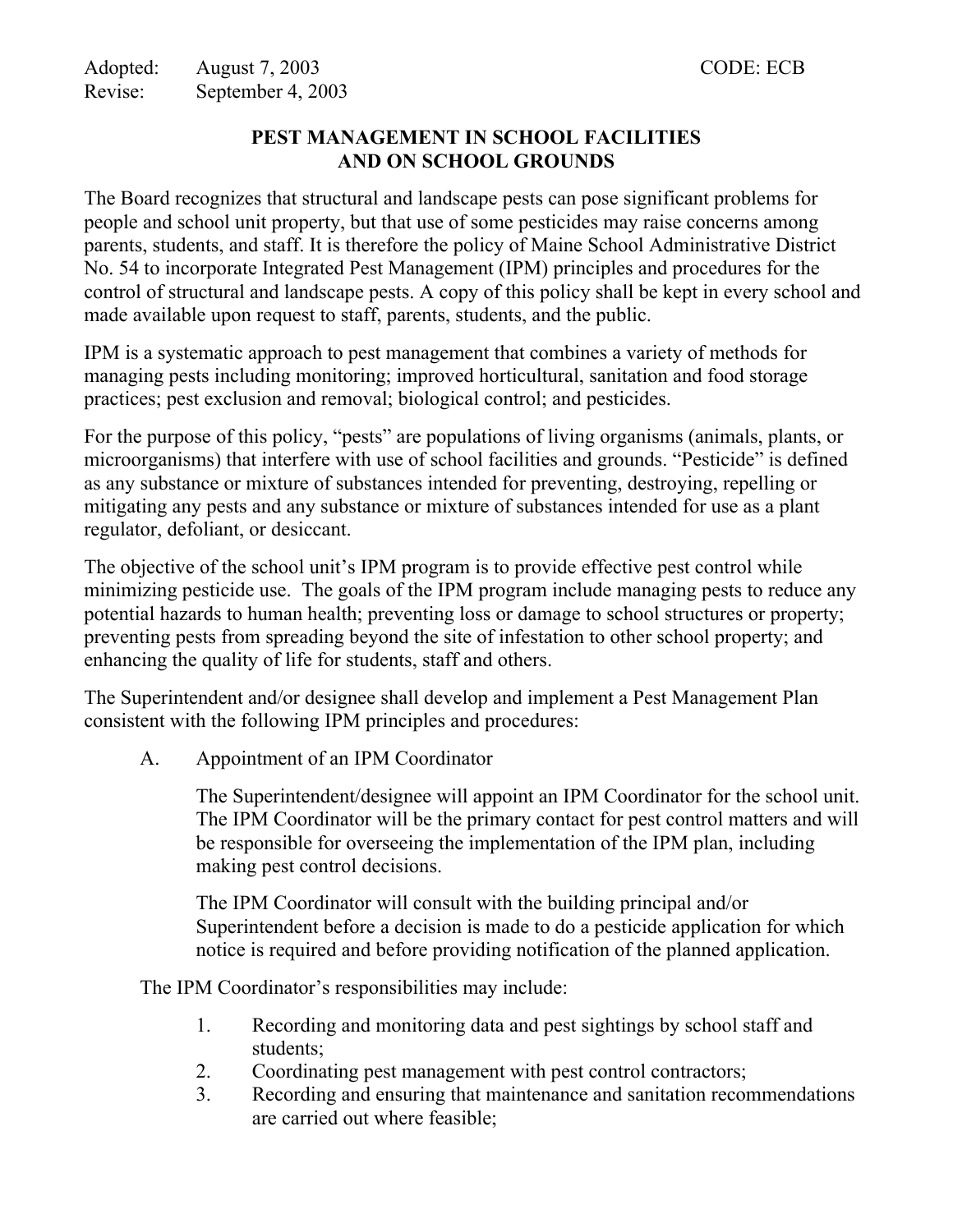- 4. Ensuring that any pesticide use is done according to the school unit's Pest Management Plan and Chapter 27 Me. Dept. of Agriculture Board of Pesticides Control Rules ("Standards for Pesticide Applications and Public Notification in Schools");
- 5. Making the school system's pest management policy available in every school building;
- 6. Having available for parents and staff a copy of the Maine regulation pertaining to pesticide applications in schools (Chapter 27 Me. Dept. of Agriculture Board of Pesticides Control "Standards for Pesticide Applications and Public Notification in Maine Schools") and a record of prior pesticide applications and information about the pesticides used.
- 7. Initiating and coordinating notification of parents and staff of pesticide applications according to the school unit's notification procedure and posting notification signs as appropriate; and
- 8. Recording all pesticides used by either a professional applicator or school staff and maintaining other pest control data.
- B. Identification of Specific Pest Thresholds

Routine inspection and accurate identification of pests are needed to recognize potential problems and determine when action should be taken.

Action thresholds for specific sites will be determined on a case-by-case basis by the IPM Coordinator in consultation with the building principal and/or Superintendent, and if necessary, with the advice of a professional pest control expert.

As pest management objectives will differ from site to site (e.g.: maintaining healthy turf and specific playing surfaces on athletic fields, carpenter ant control in buildings, or maintenance of ornamental plants), differences should be considered before setting an action threshold.

C. Pesticide Applicators

Any person, who applies pesticides in school buildings or on school grounds, including school personnel, must possess a Maine pesticide applicators license and should be trained in the principles and practices of IPM. All pesticide use must be approved by the school unit's IPM Coordinator. Applicators must follow state regulations and label precautions and must comply with the IPM policy and pest management plan.

D. Selection, Use, and Storage of Pesticides

Pesticides should be used only when needed. Non-chemical pest management methods will be implemented whenever possible to provide the desired control. The choice of using a pesticide will be based on a review of other available options (sanitation, exclusion, mechanical means, trapping, biological control) and a determination that these options have not worked or are not feasible. When it has been determined that a pesticide must be used to achieve pest management goals, the least hazardous effective pesticide should be selected. Application should be